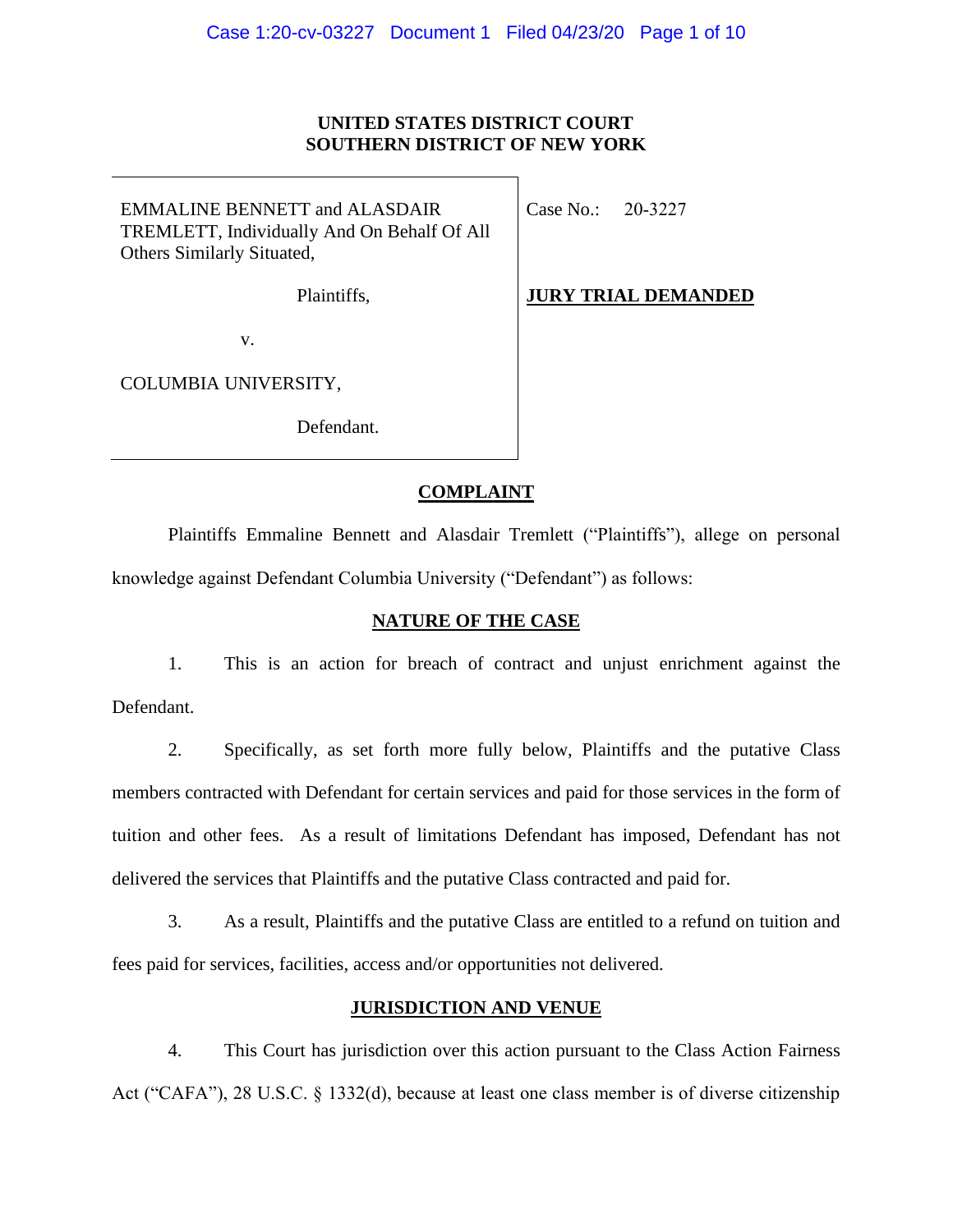#### Case 1:20-cv-03227 Document 1 Filed 04/23/20 Page 2 of 10

from one Defendant, there are more than 100 Class members, and the aggregate amount in controversy exceeds \$5 million, exclusive of interest and costs.

5. This Court has personal jurisdiction over Defendant because Defendant conducts business in New York and has sufficient minimum contacts with New York.

6. Venue is proper in this District under 28 U.S.C. § 1391(b) because a substantial part of the events or omissions giving rise to the claims occurred in this District. Specifically, the contract that is the subject of this action was formed in this District.

#### **PARTIES**

7. Plaintiff Emmaline Bennett is a student at Columbia University.

8. Plaintiff Alasdair Tremlett is a student at Columbia University.

9. Defendant Columbia University (also known as Columbia, and officially as Columbia University in the City of New York) is a private Ivy League research university in New York City.

### **FACTS**

10. Plaintiffs are each enrolled as a full-time student for the Spring 2020 academic semester at Defendant's institution.

11. As a precondition for enrollment, Plaintiffs were required to and did pay tuition, as did members of the putative Class.

12. There are hundreds, if not thousands, of institutions of higher learning in this country.

13. Many institutions of higher learning offer curriculum and instruction that is offered on a remote basis through online learning which do not provide for physical attendance by the students.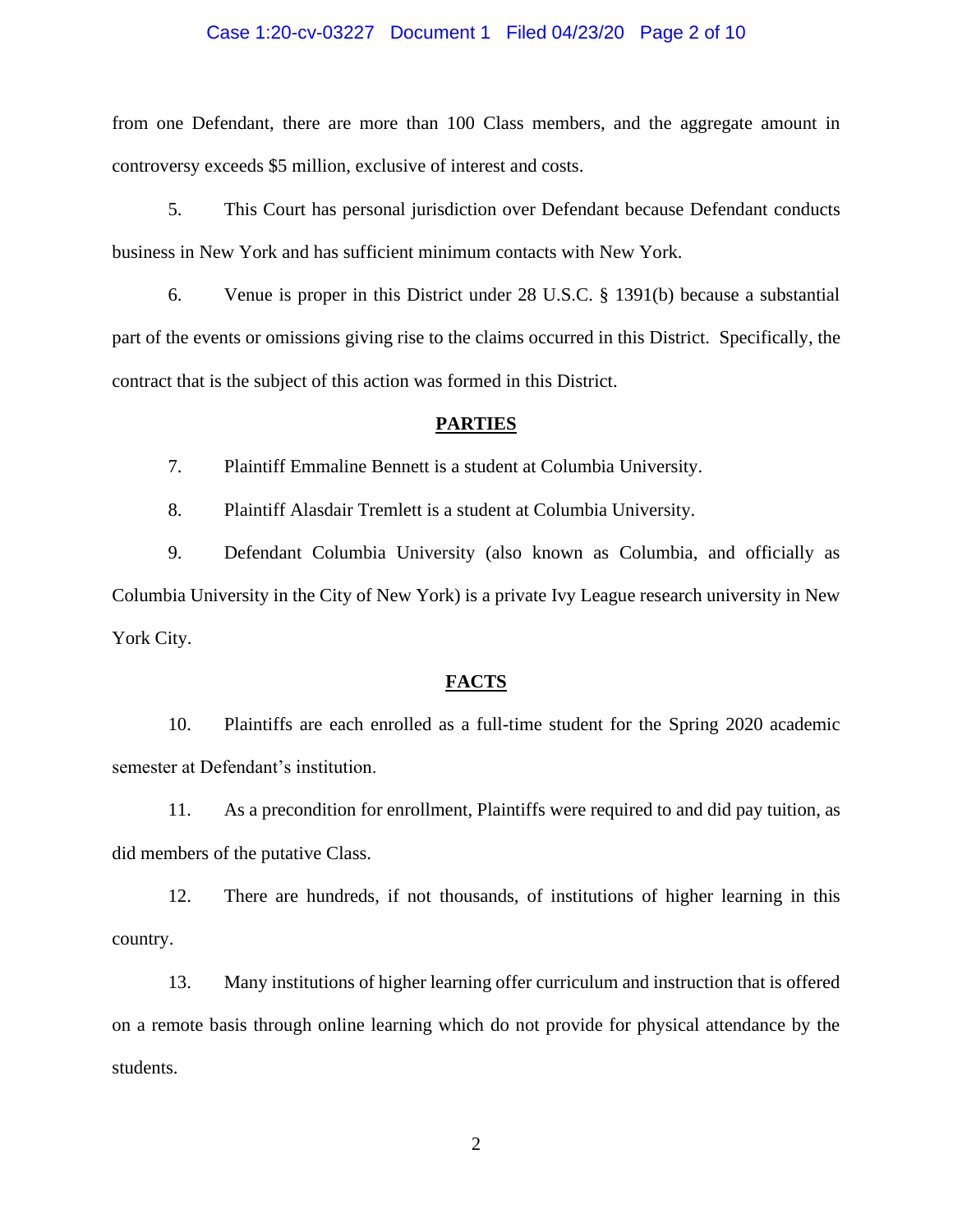#### Case 1:20-cv-03227 Document 1 Filed 04/23/20 Page 3 of 10

14. Defendant's institution offers in-person, hands on curriculum.

15. Plaintiffs and members of the putative Class did not choose to attend another institution of higher learning, but instead chose to attend Defendant's institution and enroll on an in-person basis at a significantly high tuition.

16. The tuition and fees for in-person instruction at Defendant's institution are higher than tuition fees for online institutions because such costs cover not just the academic instruction, but encompass an entirely different experience which includes, but is not limited to:

- (a) Face to face interaction with professors, mentors, and peers;
- (b) Access to facilities such as computer labs, study rooms, laboratories, and libraries;
- (c) Student governance and student unions;
- (d) Extra-curricular activities, groups, and intramurals;
- (e) Student art, cultures, and other activities;
- (f) Social development and independence;
- (g) Hands on learning and experimentation; and
- (h) Networking and mentorship opportunities.

17. Plaintiffs enrolled at Defendant's institution to earn a degree that included the service of taking courses at the campus with live teacher interaction.

18. On March 8, 2020, Defendant suspended classes for Monday and Tuesday of the week of March 8, 2020.

19. On March 8, 2020, Defendant stated that all classes for the remainder of the week of March 8, 2020 would be conducted online.

20. On March 12, 2020, Defendant stated that all classes for the remainder of the semester would be conducted online.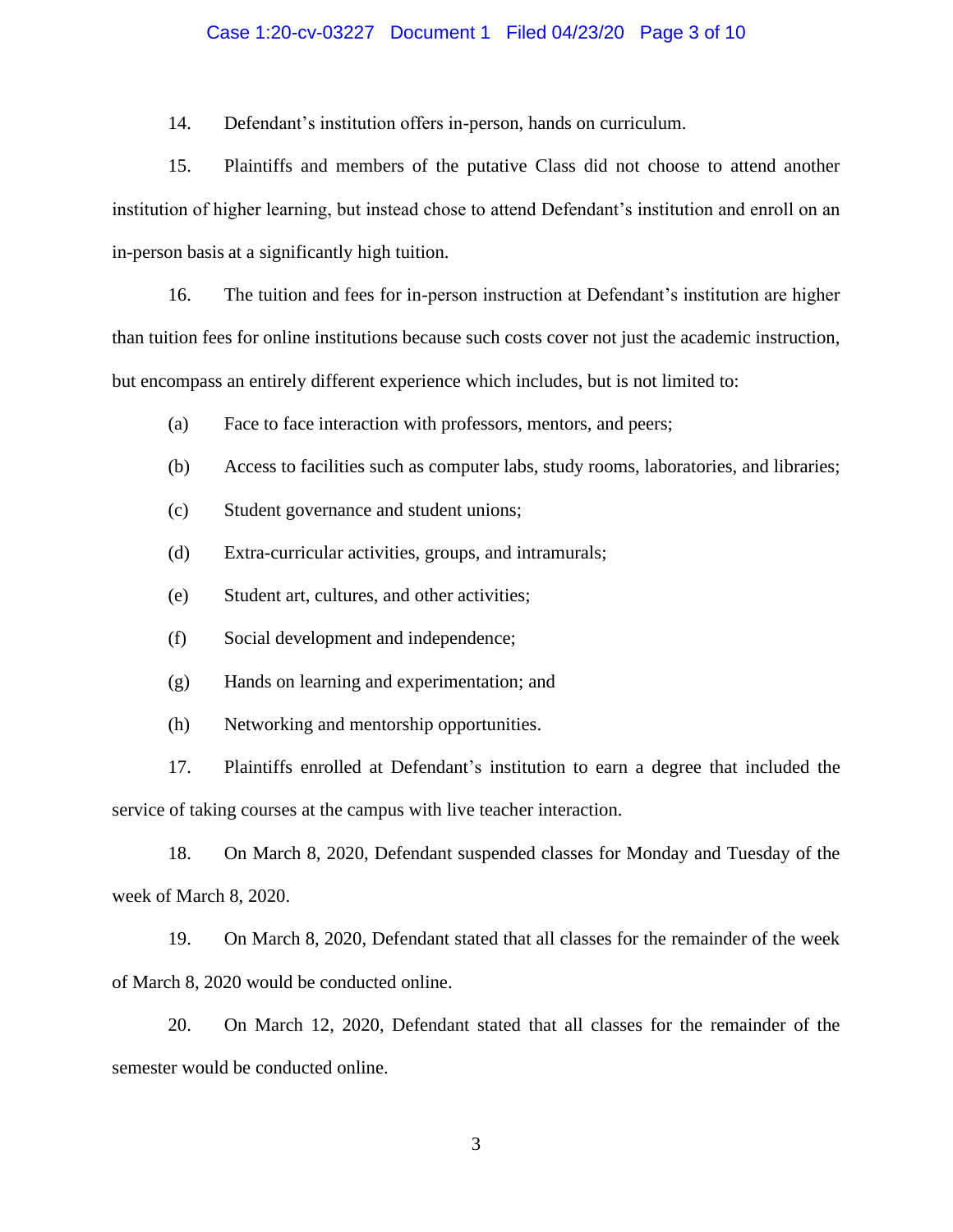#### Case 1:20-cv-03227 Document 1 Filed 04/23/20 Page 4 of 10

21. On March 20, 2020, Defendant suspended classes for Monday, Tuesday, and Wednesday of the week of March 22, 2020.

22. On March 20, 2020, Defendant stated that all classes for the semester will be graded pass/fail.

23. On March 20, 2020, Defendant cancelled Commencement exercises previously scheduled for May 20, 2020.

24. Defendant has suspended or restricted in-person on-campus activities.

25. Defendant has made and continues to make all classes pass/fail.

26. As noted, Defendant has suspended in-person graduation ceremonies.

27. Although Defendant is still offering some level of academic instruction via online classes, Plaintiffs and members of the putative Class have been and will be deprived of the benefits of on-campus learning as set forth more fully above.

28. Moreover, the value of any degree issued on the basis of online or pass/fail classes will be diminished for the rest of Plaintiffs' life.

29. To date, Defendant has failed and continues to fail to refund any portion of Plaintiffs' and the putative Class members' Spring 2020 tuition payment.

30. Moreover, Plaintiffs and members of the putative Class have been and will be deprived of fully utilizing services for which they have already paid, including, but not limited to, access to campus facilities and other opportunities.

31. To date, Defendant has failed and continues to fail to adequately and properly refund Plaintiffs and the putative Class members' fees for on-campus services which Defendant is no longer providing as previously agreed upon.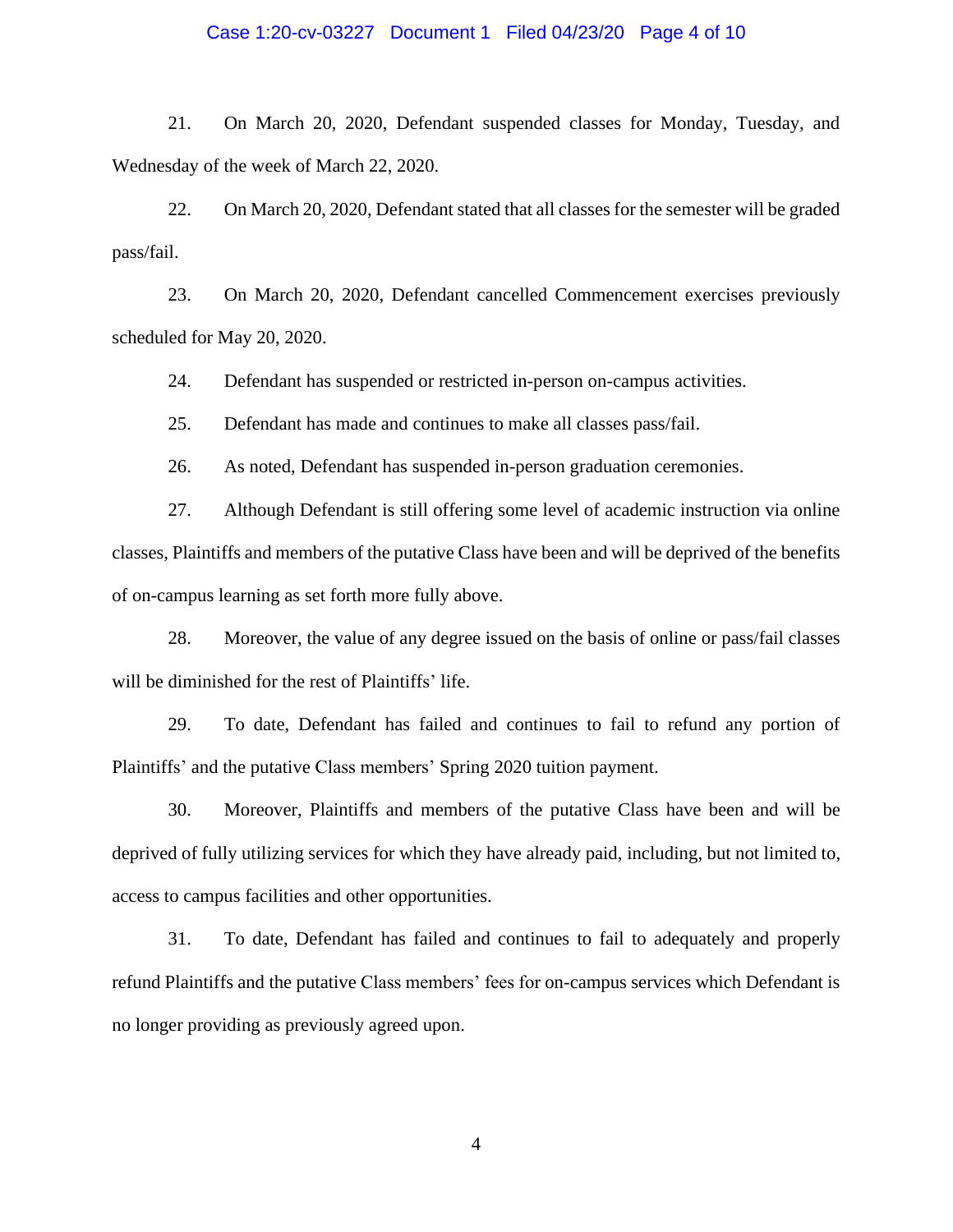### **CLASS REPRESENTATION ALLEGATIONS**

32. Plaintiffs bring this action on behalf of themselves and for a class of persons defined

as:

All students who enrolled at Columbia for the 2020 Spring semester, and who paid tuition, mandatory fees, or voluntary fees for services and privileges that Columbia has failed to fully provide, and whose tuition and/or fees have not been refunded.

33. The exact number of members of the Class is believed to be so numerous that joinder of all members into one action is impractical. Upon information and belief, the Class includes all students who enrolled at any school or department of Defendant for the Spring 2020 semester.

34. The claims raised by Plaintiffs are typical of the claims of the Class and all claims are based on the same general legal theories and claims for relief.

35. There are common questions of law and fact that relate to and affect the rights of each member of the Class and these questions predominate over any questions affecting only individual members. The common issues include, but are not limited to:

(a) Whether Plaintiffs and the other members of the Class paid tuition and other

fees to Defendant for the Spring 2020 semester;

- (b) Whether Defendant accepted the tuition and other fees from Plaintiffs and the other members of the Class for the Spring 2020 semester;
- (c) Whether Defendant failed to deliver what it agreed to deliver to Plaintiffs and the other members of the Class;
- (d) Whether Plaintiffs and the other members of the Class have been deprived of the benefit of their bargain with Defendant;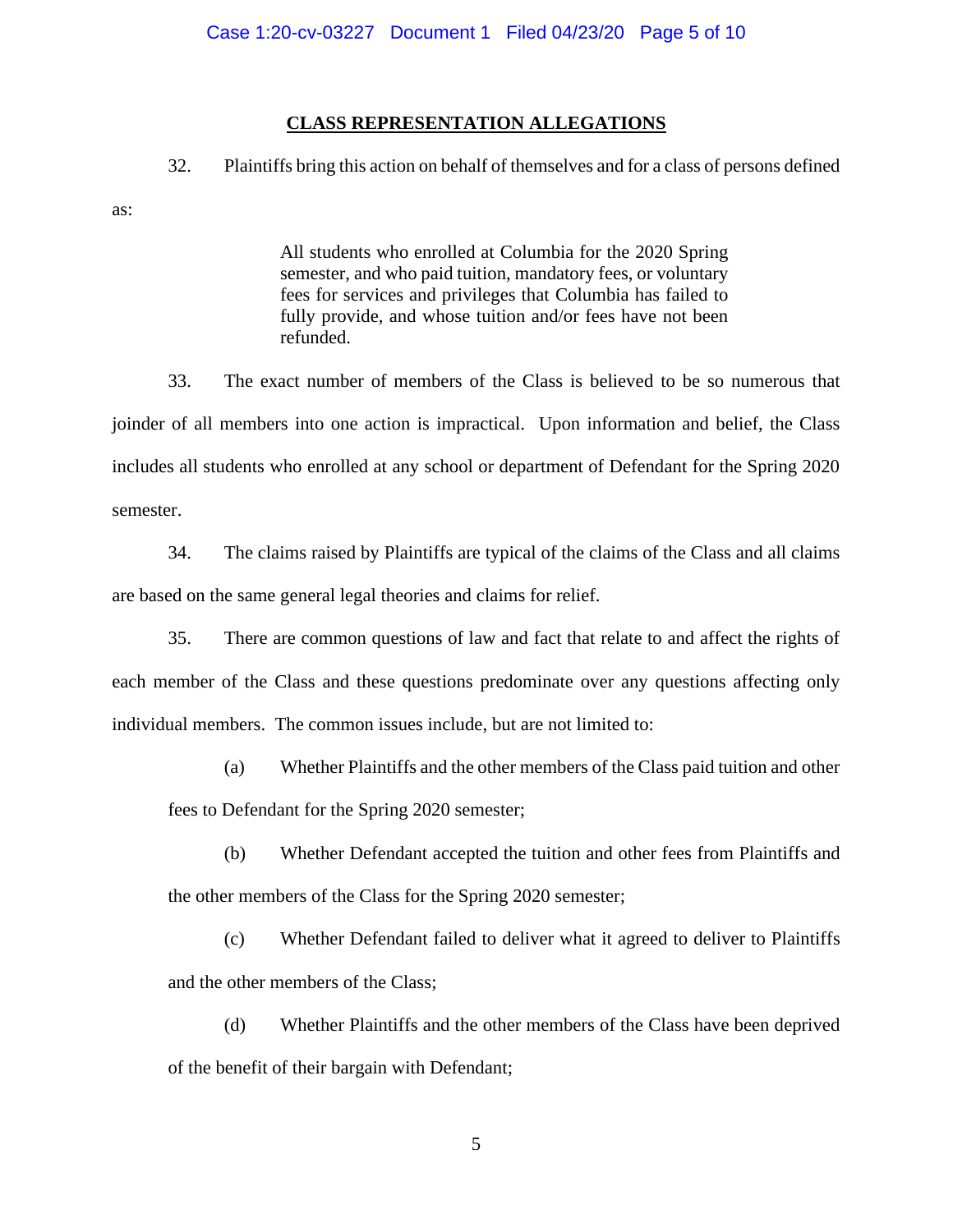#### Case 1:20-cv-03227 Document 1 Filed 04/23/20 Page 6 of 10

(e) Whether Defendant breached its agreement with Plaintiffs and the other members of the Class;

(f) Whether in the alternative, Defendant has been unjustly enriched by its retention of the tuition and other fees it received while it simultaneously failed to deliver to Plaintiffs and the other members of the Class what it promised and represented it would deliver; and

(g) Whether in equity and good conscience Defendant should be compelled to refund to Plaintiffs and the other members of the Class all or a portion of the tuition and fees it is holding.

36. Plaintiffs' claims are typical of the claims of the members of the Class. Each Class claim arises from the same facts, circumstances, and Defendant's course of conduct and practices. Plaintiffs' legal theories are the same that will be asserted on behalf of the Class; namely, money damage claims arising from breach of contract or, in the alternative, for unjust enrichment.

37. There is no conflict between Plaintiffs and other members of the Class with respect to this action or with respect to the claims for relief set forth herein.

38. Plaintiffs will fairly and adequately protect the interests of all Class members in the prosecution of this action and in the administration of all matters relating to the claims raised in this lawsuit. Plaintiffs are similarly situated with all Class members who paid tuition and other fees for the Spring 2020 semester, and they have sustained damages similar to those sustained by the members of the Class they seek to represent.

39. Plaintiffs have retained the services of attorneys who are experienced and capable in prosecuting class action lawsuits. Neither Plaintiffs nor Plaintiffs' counsel have any interests which might prevent them from vigorously pursuing this action.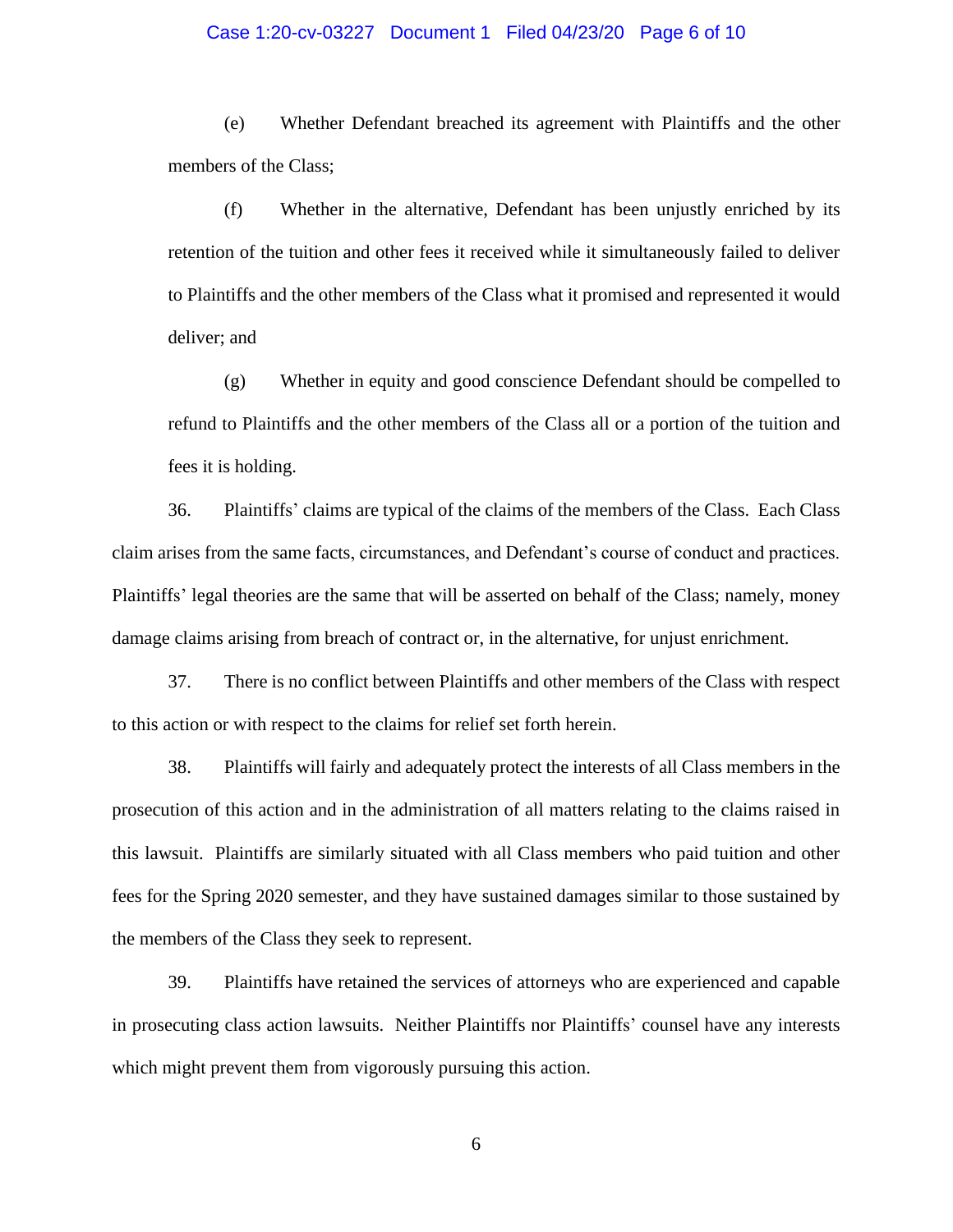#### Case 1:20-cv-03227 Document 1 Filed 04/23/20 Page 7 of 10

40. Maintaining this action as a class action is superior to all other available methods of adjudication because it will promote the convenient administration of justice and will achieve a fair and efficient adjudication of the controversy in this matter, which will affect the interests of tens of thousands of potential class members.

41. The prosecution of separate actions by or against individual members of the Class would create a risk of inconsistent or varying adjudications that would confront Defendant with incompatible standards of conduct.

42. The dollar amount of the individual claims is insufficient to support separate actions, thus a multitude of potential claimants have small potential damages that require aggregation in order to be pursued.

43. This lawsuit is manageable as a class action because the proofs are essentially the same for all members of the Class on all of the principal issues.

44. Defendant's conduct was the same as to all members of the Class.

45. The Class members do not have a significant interest in controlling the prosecution of separate actions involving the subject matter of this litigation, especially because the individual claims are too small individually to warrant litigating their claims on an individual basis.

#### **FIRST CAUSE OF ACTION**

#### **(Breach of Contract)**

46. Plaintiffs incorporate by reference all preceding allegations as though fully set forth herein.

47. Plaintiffs bring this count on behalf of themselves and the putative Class.

48. Through the admission agreement and payment of tuition and fees, Plaintiffs and the putative Class members entered into a binding contract with Defendant.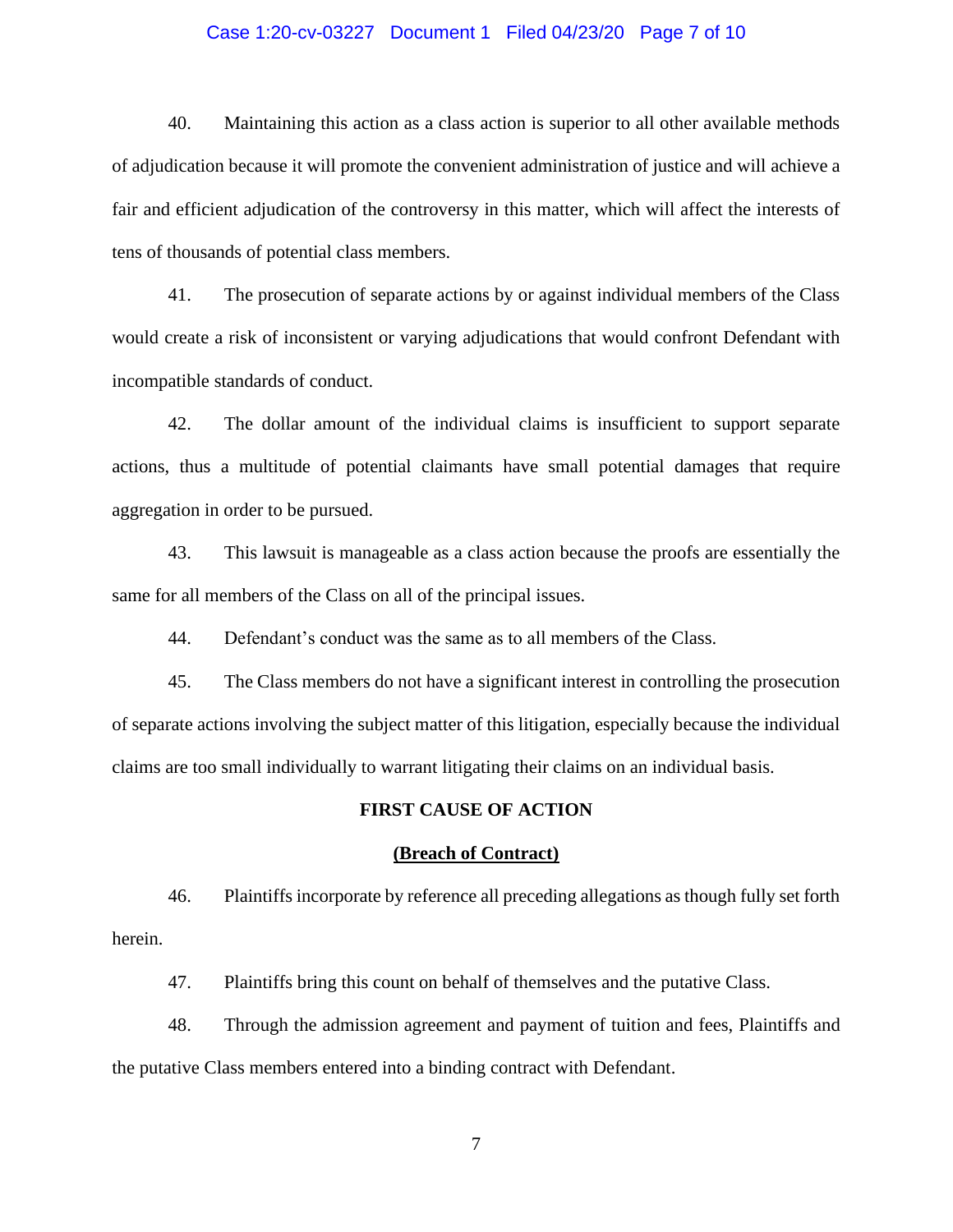#### Case 1:20-cv-03227 Document 1 Filed 04/23/20 Page 8 of 10

49. As part of the contract, and in exchange for the aforementioned consideration, Defendant promised to provide certain services.

50. Defendant has failed to fully provide those services and has otherwise not performed under the contract as set forth above.

51. Plaintiffs and the putative Class members have suffered damage as a direct and proximate result of Defendant's breach, including but not limited to, being deprived of the experience and services to which they were promised and for which they have already paid.

52. As a direct and proximate result of Defendant's breach, Plaintiffs and the Class are entitled to damages, to be decided by the trier of fact in this action, to include but not be limited to, reimbursement of certain tuition, fees, and other expenses that were collected by Defendant for services that Defendant has failed to fully deliver.

### **SECOND CAUSE OF ACTION**

#### **(Unjust Enrichment)**

53. Plaintiffs incorporate by reference all preceding allegations as though fully set forth herein.

54. Plaintiffs bring this action on behalf of themselves and the putative Class.

55. Plaintiffs and members of the putative Class conferred a benefit on Defendant by, *inter alia*, paying tuition and other fees in exchange for provision of certain services and promises.

56. Defendant has realized this benefit by accepting such payment.

57. Defendant has retained this benefit, even though Defendant has failed to fully provide the services for which the fees were collected, making Defendant's retention of the full payment unjust under the circumstances.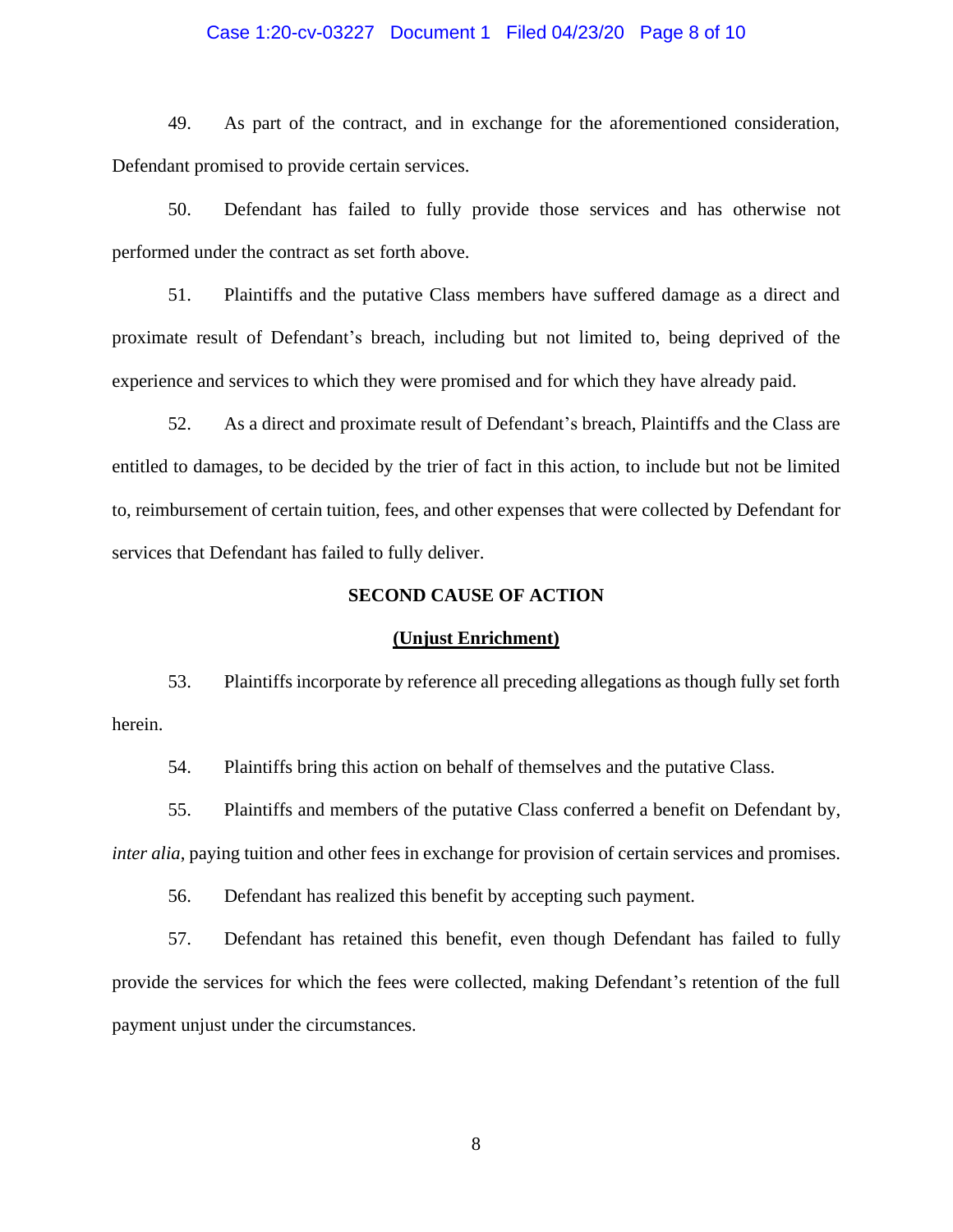#### Case 1:20-cv-03227 Document 1 Filed 04/23/20 Page 9 of 10

58. It is against equity and good conscience to allow Defendant to receive the benefit of its decision to reduce the services it is providing to Plaintiffs and the other members of the Class and yet retain 100% of the tuition and fees paid to it by Plaintiffs and the other members of the Class.

59. Defendant has been unjustly enriched in an amount to be decided by the trier of fact at trial, and Plaintiffs and the other members of the Class seek the disgorgement of these funds, plus interest.

#### **PRAYER FOR RELIEF**

**WHEREFORE**, Plaintiffs pray for judgment against Defendant as follows:

(A) Certifying this action as a class action and appointing Plaintiffs as class representative and Plaintiffs' counsel as class counsel;

(B) For a judgment awarding Plaintiffs and members of the Class damages against Defendant for breach of contract, together with prejudgment interest at the maximum rate allowable by law;

(C) For a judgment, in the alternative, determining that Defendant has been unjustly enriched;

(D) For a judgment, in the alternative, awarding Plaintiffs and the members of the Class a sum of money sufficient to ensure that Defendant does not remain unjustly enriched;

(E) For a judgment imposing a constructive trust on all monies wrongfully retained by Defendant;

(F) Awarding to Plaintiffs the costs and disbursements of the action, including reasonable attorneys' fees, accountants' and experts' fees, costs, and expenses; and

(G) Granting such other and further relief as the Court deems just and proper.